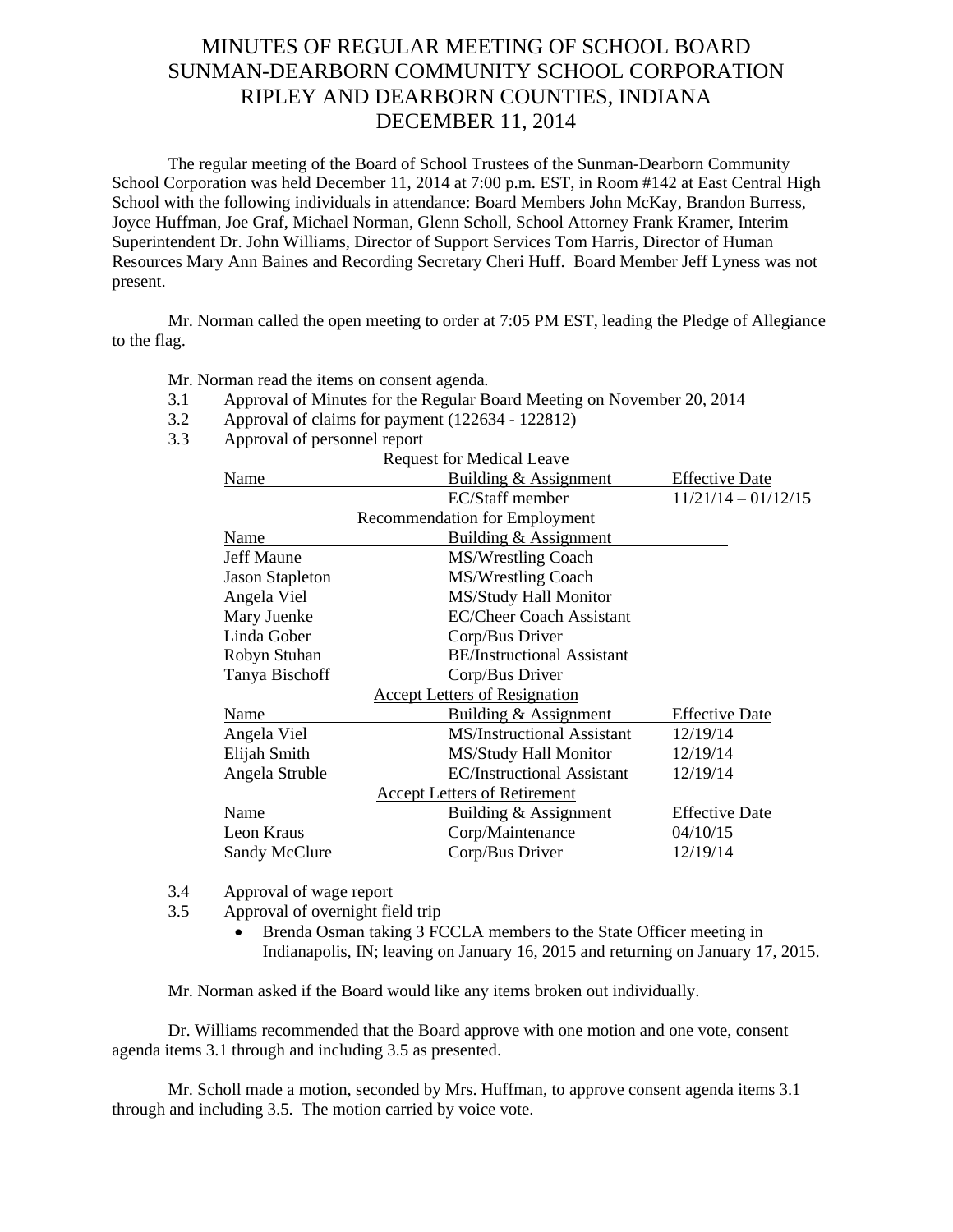Mr. Norman asked Dr. Williams to give some background on agenda item #4.

 Dr. Williams stated, to end all rumors, we are not asking for resignations. He added that this is just so we have the flexibility to be able to make necessary changes if needed for the corporation restructure.

 Mr. Burress made a motion. Mr. Norman stated that he has a motion recommending Dr. Williams issue written preliminary notice of the Board's consideration of non-renewal to those administrators in the school corporation whose contracts may not be renewed as recommended. Mr. Graf seconded the motion. The motion carried by voice vote.

Mr. Norman moved to Action Items.

Mrs. Baines explained that as part of year-end closing procedures, it is necessary to move money within accounts in each fund; not between funds, within each fund. Mrs. Baines recommended that the Board approve the resolution authorizing the treasurer to make transfers within all funds as part of yearend closing procedures.

Mr. Graf made a motion, seconded by Mr. Scholl, to approve the resolution authorizing the treasurer to make transfers within all funds. The motion carried by voice vote. Dr. Williams reminded the Board that this is normal procedure that happens every year.

Mrs. Baines explained that also as part of year-end closing procedures, it is necessary to make certain payments that might be due before the next regular Board meeting. Mrs. Baines recommended that the Board approve the resolution authorizing the treasurer to pay claims as part of year-end closing procedures.

Mr. Burress made a motion, seconded by Mr. Graf, to approve the resolution authorizing the treasurer to make payments that might be due before the next regular Board meeting. The motion carried by voice vote.

Mr. Harris explained the reason we are asking for an extension of bus contracts. He added that if we bid this year, we will have to replace 34 buses; an extension will give us time to educate the Board on how the bidding process works; and, waiting 2 years does not hurt the corporation or the contractors.

Discussion took place in regards to what happens after the 2 year extension and also compensation for the extension. Mr. Kramer stated that if there were contractors that did not want to extend their contracts then we could open their routes up for bidding. Mr. Graf feels that if there is a vote tonight for an extension then there should be a vote for compensation. Mr. Scholl said legally we cannot do that. He added that there are two options: vote tonight for 2 year extension then get more information on the compensation piece; or, table everything.

Mr. Scholl made a motion to extend the contracts for 2 years and to table the compensation piece.

Mr. Norman asked for a second. There was no second so Mr. Scholl's motion dies.

Dr. Williams made a recommendation to table this until the January Board meeting.

Mr. Scholl made a motion, seconded by Mr. Graf, to table the approval of a 2 year extension until January. Mr. Norman abstained from the vote. The motion carried 5-0 with Mr. Norman abstaining.

Mrs. Baines briefly explained Health Care Reform to the Board and stated that we will be in open enrollment from this point forward, unless the law changes. She explained the different penalties that could be imposed if Health Care Reform laws are not followed. Mrs. Baines read the resolution and recommended that the Board approve the Health Care Reform resolution.

 Mr. Graf made a motion, seconded by Mr. Scholl, to approve the Health Care Reform resolution. The motion carried by voice vote.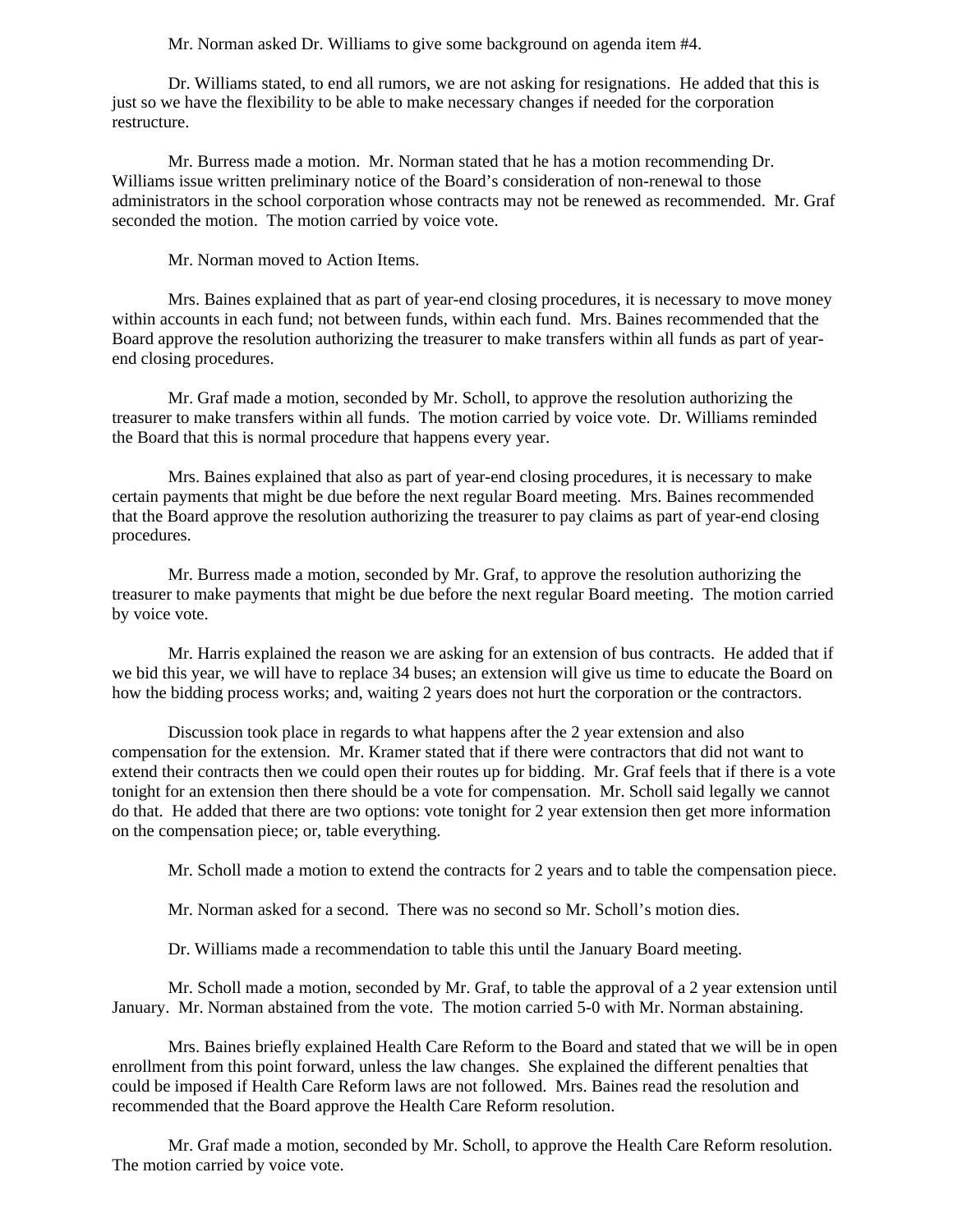Mrs. Baines reviewed the Financial Report for November 2014.

Dr. Williams gave an update on the Bond refunding and stated what the savings will be used for. He stated that the money will be put into a construction fund and reminded the Board that they already approved the refunding so some of the purchases have already taken place and therefore some of the bills will begin showing up on the claims report.

Mr. Norman asked for public comments and read the rules for public participation.

 Dan Helcher, 1128 Losekamp Road in West Harrison, asked Mr. Harris if he stated that he could negotiate with the bus contractors and if so, negotiate with them; it could speed the process up.

 Dale Lutz, Auction Lane in Guilford, asked if contracts are extended, what happens when route descriptions change due to closing a building.

 Dennis Scudder, 21011 Georgetown Road in Lawrenceburg, asked about transfers. He also asked if a job opening has to be posted for 30 days before it is filled.

 Diane Young, 28145 Trojan Road in St. Leon, asked what will happen to the transfer at the Intermediate School that we have now.

 Dr. Williams told the public that if they have questions to please come see us; they do not have to wait until a Board meeting to ask a question.

Mr. Norman asked for S-DEA comments. Mrs. Osman stated there were no comments.

Mr. Norman recognized the Principals.

 Mr. Goessling stated that he was reporting for the three elementary schools and the high school. He gave gratitude to Bonnie Kelly and Dr. Williams for their work on the College and Career Readiness Standards (CCRS) training. He also thanked the elementary teachers that are part of the transition team for the CCRS: Kelly Roth, Barb Katenkamp, Sharon Moder, Tiffany Griffin, Jeanie Walters, Shelly Koth, Linda Schmidt, and Angie Neff. He added that there is swimming, wrestling, and a band concert taking place in the high school tonight and he extended a huge Merry Christmas and Happy New Year from East Central.

 Mrs. Baudendistel reported on the CCR Standards training as well; on their positive behavior supports and reward field trip; their food drive; and, the chorus/band concert.

Mr. Norman recognized Dr. Williams.

Dr. Williams stated that the 2015 budget was approved and the final approved numbers have been reviewed. He added that everything looks good except for the General Fund. In regards to the realignment, he stated that a discussion meeting with the S-DEA was held and personnel, transfers, and RIFs were discussed.

Mr. Harris added that Mrs. Vennemeier and he will walk the Intermediate building on Monday to discuss renovations. He stated that the Middle School will use 5 – 6 rooms at East Central and Sunman will reconnect to the ROD area. He said we will have a company move us but the Technology Department's biggest concern is moving each of the teachers computer individually.

Dr. Williams reminded everyone that ROD is run by a Board and we have offered North Dearborn to them; they may or may not take it.

Mr. Norman asked the Board members for comments on any items of interest. There were no comments.

Dr. Williams presented Mrs. Huffman with a plaque and thanked her for her years of service as a Board member.